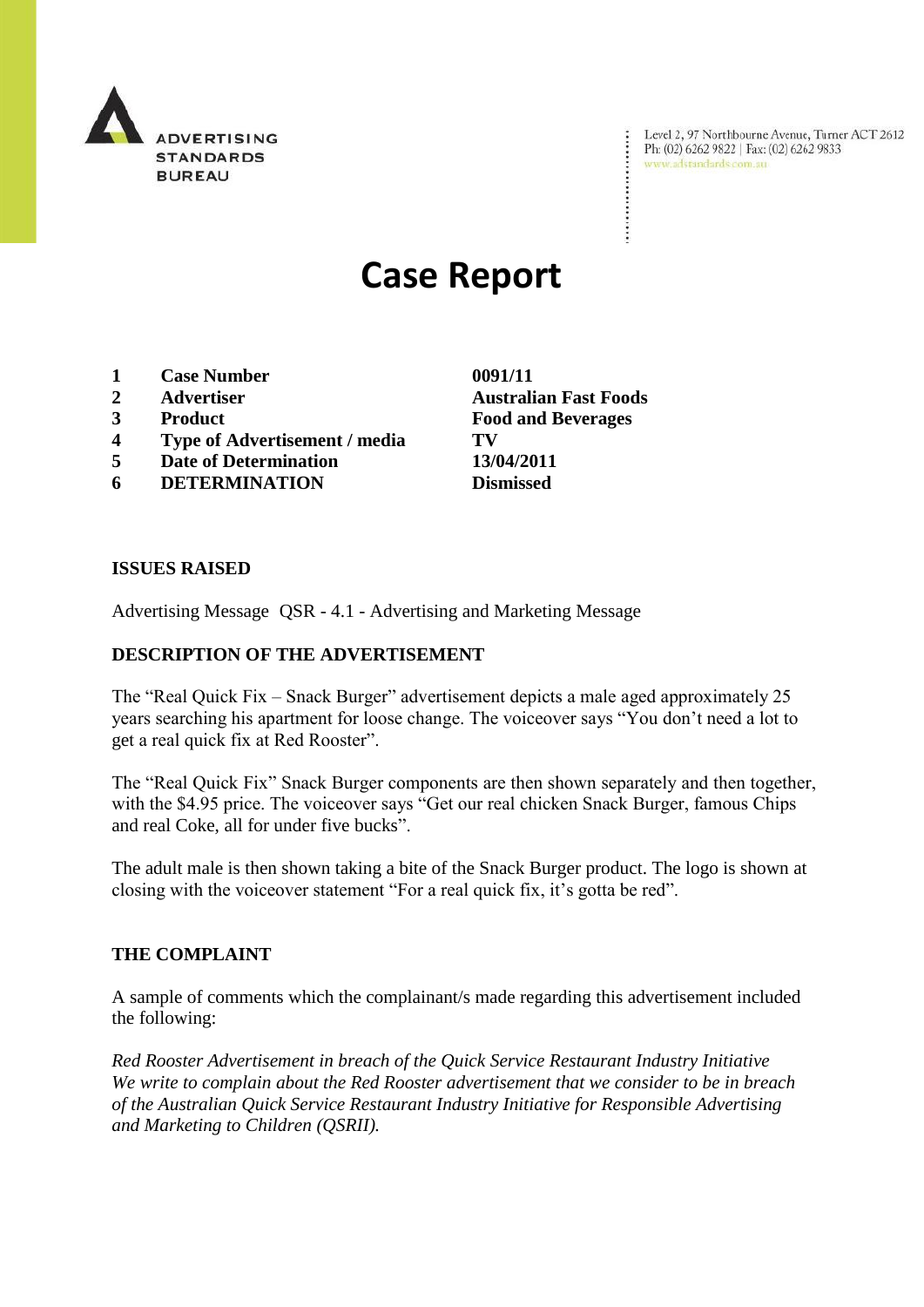*We believe that the advertisement breaches clause 4.1 of the QSRII because it is Advertising and Marketing Communication to Children for food (Red Rooster meal) which does not represent a healthier choice according to the QSRII nutrition criteria.*

*The advertisement was directed to children as it was shown during the children's movie Madagascar-Escape 2 Africa and My Kitchen Rules.*

*Overview of advertisement*

*Young man finds coins in his couch voiceover says "you don't need a lot to get a real quick fix…. real chicken snack burger famous chips and real coke".*

*The advertisement was broadcast*

*At 7:11pm 19th February on Seven Digital Sydney during Madagascar- Escape 2 Africa a children's movie; and during My Kitchen Rules on Seven Digital Sydney on 14th February at 8:31pm*

*Advertising and Marketing Communication to Children*

*The advertisement for Red Rooster Real Quick Fix was shown in the children's movie Madagascar- Escape 2 Africa which started at 6:30pm which is indicative of Channel 7 considering it to be a children's movie. It was also shown during My Kitchen Rules a program with a large children's viewing audience.*

*Nutrition criteria*

*The nutrition criteria for assessing meals outlined in clause 3 of Appendix 1 of the QSRII require that a meal must not exceed maximum limits of 2770kJ for children 9-13 years saturated fat (0.4g per 100KJ) sugar (1.8g per 100KJ) and sodium (650mg per serve). It is clear that the meal advertised does not meet this criteria. According to nutrition information on the Red Rooster website the meal contains 3476kJ and 1089mg of sodium per serve. This meal therefore fails to meet the QSRII nutrition criteria.*

*For the reasons set out above we believe the Red Rooster advertisement breaches clause 4.1 of the QSRII.* 

## **THE ADVERTISER'S RESPONSE**

Comments which the advertiser made in response to the complainant/s regarding this advertisement include the following:

*Please find below three key areas (labelled A-C) identified by the complainant and Red Rooster's response to each.*

*A. Alleged breach of Clause 4.1 QSRII for not representing a healthier choice. The Real Quick Fix Snack Burger was created with a clear intent to appeal to Red Rooster's target demographic of people aged 25-39. The scenario used in the advertisement deliberately involves an adult male in his apartment searching for change. The inference is that Red Rooster Real Quick Fix meals are excellent value.*

*The QSRII is intended to ensure that direct promotion and advertising to children (under 14 years) represent healthier meal choices.* 

*Given that Red Rooster's core demographic are not children, this advertisement was not intended to conform with the nutritional criteria of the QSRII.*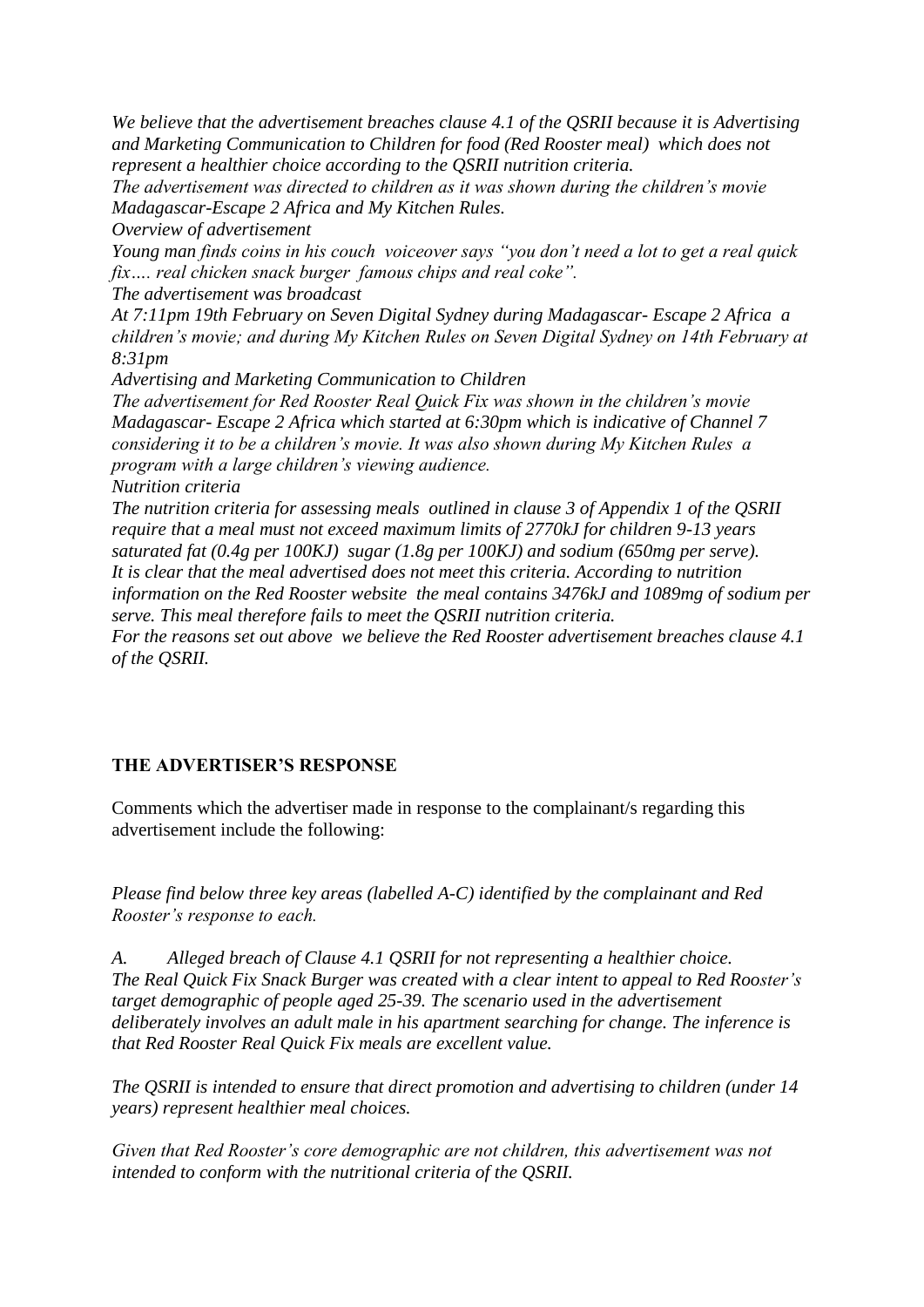*B. Broadcast during My Kitchen Rules and Madagascar 2 Escape to Africa The two programs mentioned by the complainant are promoted by their networks as appealing to the family market which typically includes 25 -39 year olds (Red Rooster's core demographic) who make meal purchasing decisions on behalf of the family.*

*Both My Kitchen Rules and Madagascar 2 Escape to Africa carried a "PG" classification. While the "G" classification attained for the Real Quick Fix – Snack Burger means that Red Rooster was permitted to advertise within both programs.* 

*It should be noted that the ASB Food and Beverage Code identifies specific programs likely to appeal primarily to children, and My Kitchen Rules is not listed amongst them. Data retrieved from Mitchell and Partners (Red Rooster's nominated media agency) regarding the viewing audience of Madagascar 2 Escape to Africa indicate 67% of the audience of Madagascar 2 Escape to Africa were aged 18+. Red Rooster therefore believes that Madagascar 2 Escape to Africa is not a program primarily directed to children or likely to have predominantly child audiences.*

*C. Deliberately targeting children*

*Red Rooster's core demographic is 25-39 year olds and all our advertising and marketing communications materials are designed with that group firmly in mind.* 

*The creative treatment of the Real Quick Fix range of products, are intended to depict scenarios that are relevant to our core demographic. The advertisements do not depict children under 14 years in any of the scenarios, nor contain any other creative device such as music, graphics or visuals that could be deemed to be fundamentally appealing to children.*

*Children's products make up less than 2% of Red Rooster's total sales and a very small percentage of Red Rooster's total menu. This is evidenced by the limited range of children's meals available – the Little Red Rooster meal range (total of four products). Since signing the QSRII Red Rooster has ceased advertising children's meals on television and within all other environments. The only location where Little Red Rooster meals are promoted is within the store environment.*

## **THE DETERMINATION**

The Advertising Standards Board ("The Board") considered whether this advertisement breaches the Australian Quick Service Restaurant Industry Initiative for Responsible Advertising and Marketing to Children (the QSR Initiative), Section 2 of the AANA Advertiser Code of Ethics (the "Code") and the AANA Code for Advertising and Marketing Communications to Children.

The Board noted the complainant"s concern that the advertisement is directed to children as it is shown in a children"s movie and promotes unhealthy food to children.

The Board reviewed the advertisement and noted the advertiser"s response.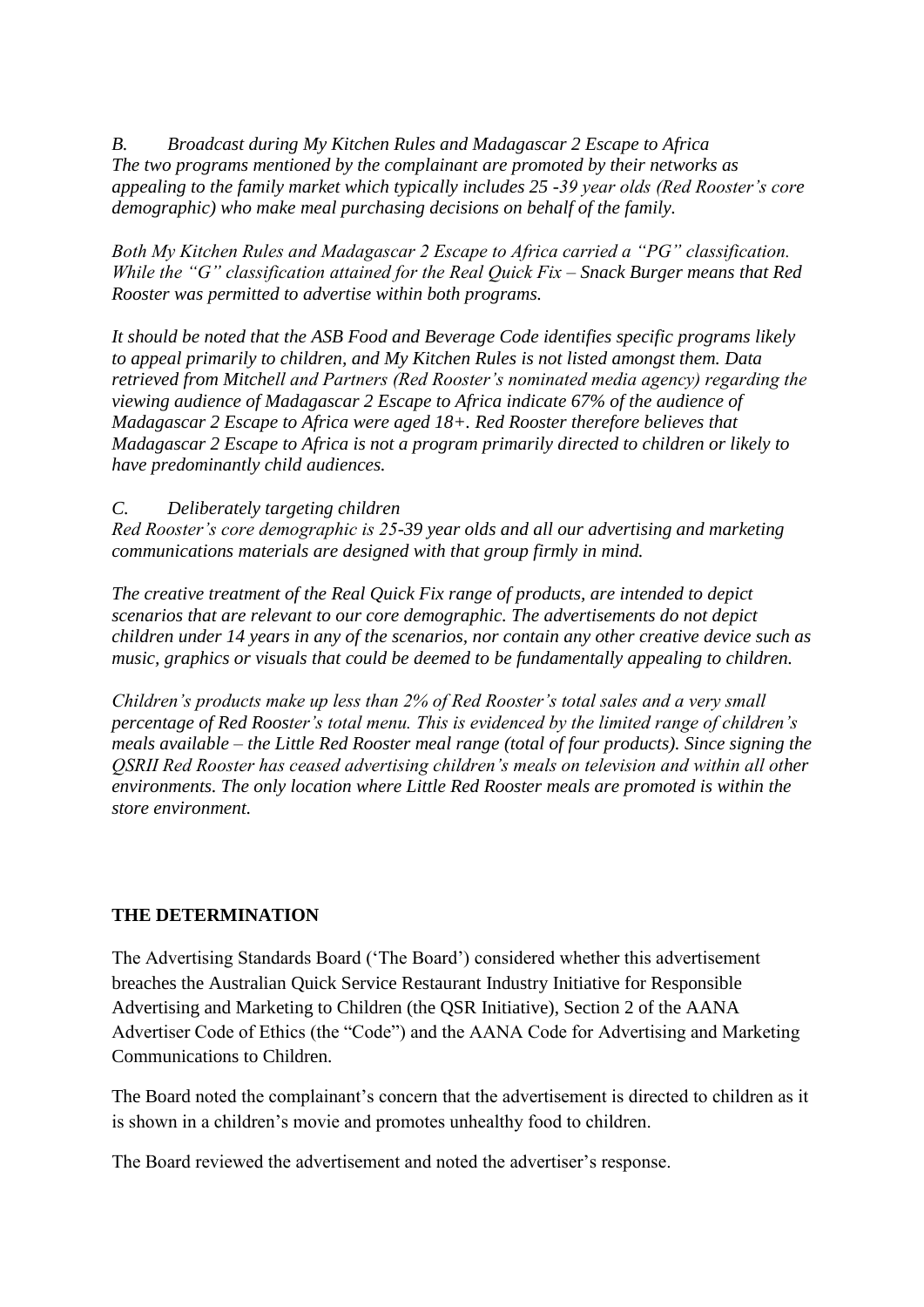The Board noted that the QSR Initiative is designed to ensure that only food and beverages that represent healthier choices are promoted directly to children.

The Board noted that the QSR Initiative applies to "advertising or marketing communications to children" which means "advertising or marketing communications which, having regard to the theme, visuals and language used, are directed primarily to children and are for food and/or beverage products.' Under this initiative children means "persons under the age of 14 years of age."

The Board noted that the program in which the advertisement is shown is not relevant to the determination of whether or not an advertisement is directed primarily to children.

The Board noted that the advertisement features a description of a Real Quick Fix meal, with the voiceover describing the value of the meal deal. The Board considered that the meal as described in this advertisement – primarily in terms of value and then images of the components of the meal which do not include any of child focused products - would have principal appeal to adults. The Board considered that the language used in the voiceover was aimed at adults.

The Board considered that the overall theme (the Real quick fix value meal), visuals (a young man searching the house for a spare change) and language used are not directed to children. The Board considered that this advertisement is not directed primarily to children and therefore that the provisions of the QSR Initiative do not apply.

The Board then considered the advertisement under the AANA Code for Advertising and Marketing Communications to Children. The definition of what is advertising and marketing communications to children' in the AANA Children's Code is largely the same as that in the QSR Initiative. For the same reasons noted above, the Board considered that this advertisement is not primarily directed to children; therefore the provisions of the Children's Code are not applicable in this case.

The Board then considered the advertisement under the AANA Food and Beverages Advertising and Marketing Communications Code (the Food Code). The Board considered that an advertisement for a Real Quick Fix meal is not, of itself, an advertisement that would 'otherwise contravene prevailing community standards'. In the Board"s view, the advertising of a product that is high in energy, fat and salt and does not meet criteria for a "healthy choice meal" does not of itself breach community standards. The Board determined that the advertisement did not breach section 2.1 of the Food Code.

The Board then considered section 2.2 of the Food Code which provides that: Advertising or marketing communications for food or beverage products shall not undermine the importance of healthy or active lifestyles nor the promotion of healthy balanced diets or encourage what would reasonably be considered as excess consumption through the representation of product/s or portion sized disproportionate to the setting/s portrayed or by means otherwise regarded as contrary to prevailing community standards."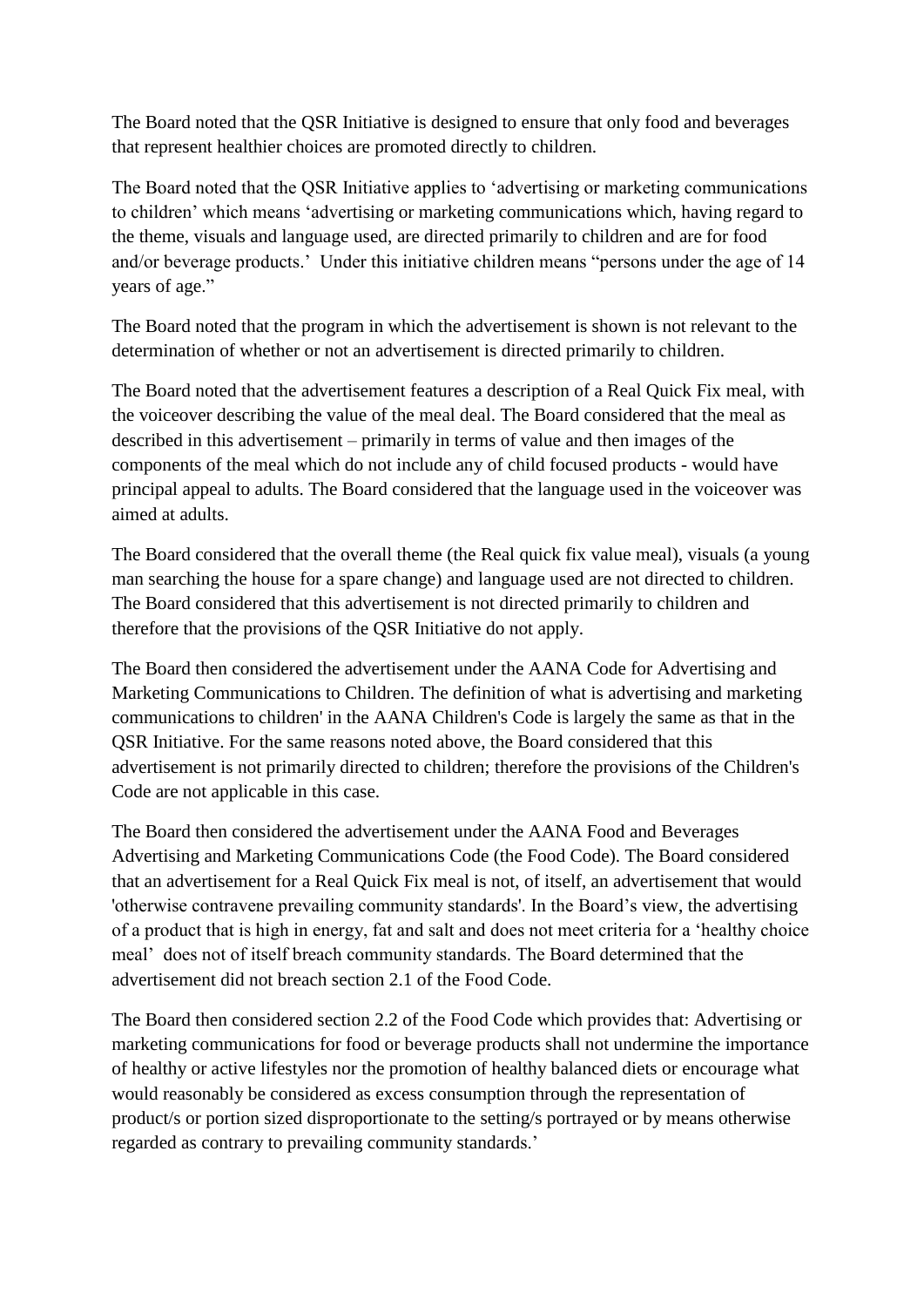The Board also noted the AANA Food and Beverages Code Practice Note which the Board must apply in interpreting the Food Code. In relation to section 2.2 the Practice Note provides;

This section contains two separate obligations. Failure to meet either one will be considered a breach of the Code.

The Board will not apply a legal test, but consider material subject to complaint as follows:

• In testing whether an advertising or marketing communication undermines the importance of a healthy lifestyle, the Board will consider whether the communication is disparaging of healthy foods or food choices or disparaging of physical exercise.

Such disparagement need not be explicit, and the Board will consider the message that is likely to be taken by the average consumer within the target market of the communication.

• In testing whether an advertising or marketing communication encourages excess consumption through representation of products or portion sizes disproportionate to the setting portrayed, or by any other means contrary to prevailing community standards, the Board will consider whether members of the community in the target audience would most likely take a message condoning excess consumption.

The Board will also consider the age of the person shown in association with the product, recognizing for example, that a teenage male may often consume more than a female or younger child and this may not be a representation that encourages excess consumption in the situation portrayed.

In relation to the first component of section 2.2 the Board noted that the advertisement depicts the meal without any suggestion of it being suitable for a particular meal (ie: lunch or dinner). There is no reference, explicit or implied, that the meal should be consumed daily or even regularly. The Board considered that the depiction of a product that is of itself high in fat, salt and energy is not disparaging of healthy food choices. The Board considered that the advertisement does not, by the mere advertising of a particular product, undermine healthy dietary choices messages. The Board determined that the advertisement did not breach the first element of section 2.2.

The Board considered the second element of section 2.2 relating to excess consumption. The Board considered that the advertisement did not represent the product or portion size in a manner that was disproportionate to the setting portrayed. The Board also considered that it is not a current community standard that advertising or consumption of a "meal" such as the advertised product is of itself unacceptable on an occasional basis. The Board considered that the advertisement makes no reference to frequency of consumption and that the overall impression of the advertisement is not a message that condones excess consumption even if